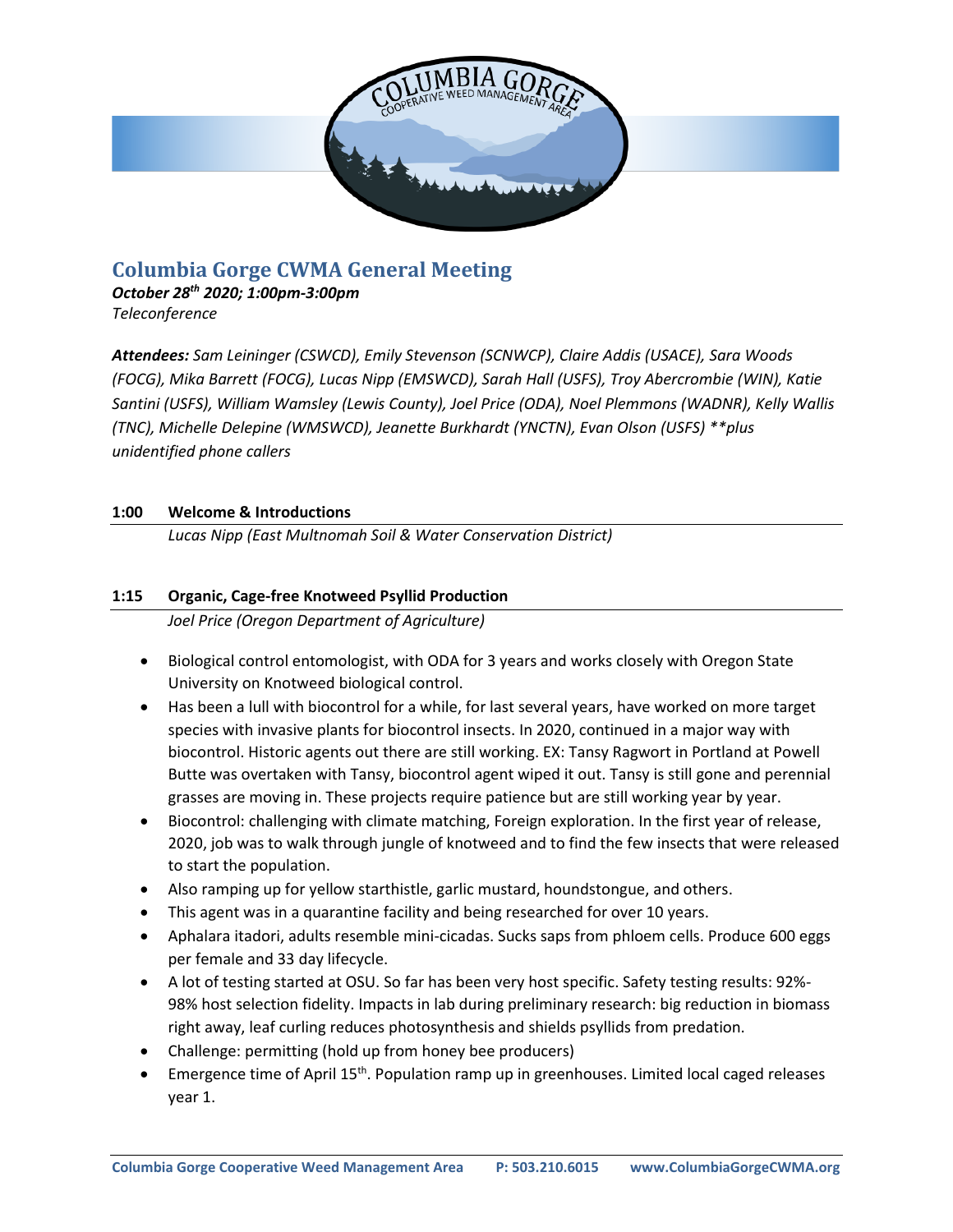- Released 34,650 psyllids at 27 release sites in 8 states
- 5 sites where psyllids completed at least one full generation. At most, found 14 adults in 30 minutes of search on July  $28<sup>th</sup>$  (after releasing thousands).

#### **1:45 CWMA Updates**

- Steering Committee update *Emily Stevenson (Skamania County*)
	- o Courtney has been working on annual report, will be released next week once she returns. Includes partner updates from collaborative projects.
	- o Elections for Steering Committee:
		- 2 Reps from OR, 2 from WA
		- Fiscal Admin
		- **Education & Outreach Committee Chair**
		- WIN Coordinator
		- Election last year have a mix of 1 year terms and 2 year terms that are now up for re-election. 1 Rep from OR, 1 Rep from WA, and 2 At-Large Members. 2 year terms.
		- **Everyone can do a self-nomination. Email Courtney before December**  $1<sup>st</sup>$  **if** interested in being on the steering committee.
		- In January meeting will reveal candidates for positions. Courtney will follow up with an opportunity to vote for candidates.
- Financial update *Sam Leininger (Clackamas Soil & Water Conservation District)*
	- o Covering the past year and will be shared in the annual report.
	- $\circ$  Had quite a bit of contributions from CWMA members to support the CWMA Coordinator position.
	- o \$26,100 in cash contributions from partners.
	- o CWMA is in good shape after stocking away money for a rainy day fund despite COVID-19. Have about \$8K in funds for the coming year. Open to ideas on how to use the funds for the CWMA in 2021. EX: Small partner grant program idea? Bike washing stations in the Gorge? In past years we purchased individual, packable boot brushes with these types of funds.
- Education & Outreach Committee update *Mika Barrett (Friends of the Columbia Gorge)*
	- o Always looking for members to join the committee (share at the Ed & Outreach meeting that I will be stepping away). We usually meet at the end of the General Meeting, so quarterly.
		- Focus is to coordinate outreach opportunities and educational events for our CWMA members, partners, and interested public residents. The committee is responsible for planning events, hosting public committee meetings, updating and creating educational materials, and brainstorming new ways to engage communities in our collaborative weed management efforts.
	- o ISEP 2021: (Tenth Annual)
		- February  $25<sup>th</sup>$ , 2021
		- Meeting later today to plan at 3:10 if you'd like to stick around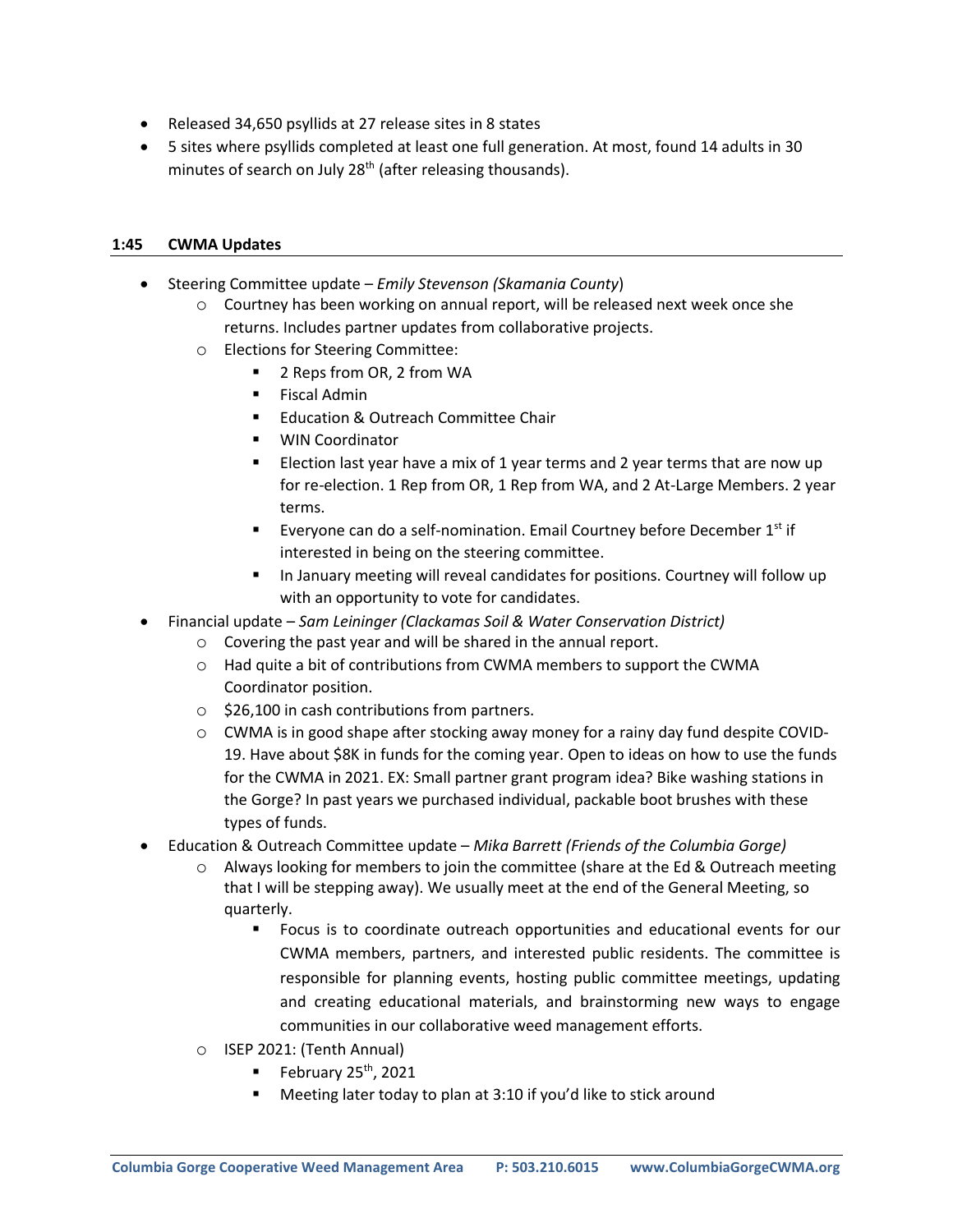- Some changes this year:
	- virtual, half day event since it's a lot to sit through 8 hours of webinars. 30 minutes with Q/A.
	- Two segments in one day.  $1^{st}$ : 10am noon, one hour lunch, and 1-3pm.
- Talk about the status of speakers. So far have confirmed a talk on eDNA technology, the Bradford pear bounty, First foods and culturally important habitats.
- Marty will be leading a Virtual Kahoot Quiz!
- Other topics that are pending speakers are: climate change topic, spotted lantern fly, and new and upcoming weeds

#### **2:00 Partner Discussion: Post-treatment season updates**

- We have survived yet, another treatment season!
- Let's recap our successes and hardships during what may have been one of the most challenging years we've ever seen.
	- o EMSWCD: Had to prioritize what to work on this year. Focused on garlic mustard and false brome. Impatiens bicolor, new project in a small watershed in Corbett. Anyone have experience with this plant?
	- $\circ$  WIN: moving forward with bike brush stations. Working with Angie Kimpo. This idea spawned at a CWMA meeting. EMSWCD contributed to the project through a space grant for Powell butte in Portland. Sandy Ridge may be another site.
	- $\circ$  CSWCD: Recently built a new building and purchased a community forest over the last year. Impacted the county financially but got grant dollars to continue work in some areas. Continued policeman's helmet work, hawkweeds around Lolo pass. Wildfire in Clackamas County. Has been really taxing on district to put together a response. River Side Fire and Beechy Creek fires- BAER process- Clackamas has been put on point to put a plan together to support weed control post-fire on state and federal land. Getting into the E-chart prospective and BAER (done on federal land for Forest Service and BLM staff) process. E Chart: Erosion Threat and Response Team- (State and private lands). Trying to figure out a way to mitigate damages on both the federal, state, and private lands impacts. Engaging in plan development at this point. Need to allocate funds for post-fire work. There are multiple components to this, such as fisheries, engineering, and others who are putting this together and this is just the weed component.
	- $\circ$  Skamania County: Had a full crew in 2020. Reports turned in for policeman's helmet along FS and DNR roads.
	- o DNR: Policeman's helmet along Washougal River and Doogan creek.
	- $\circ$  USFS NSA: Working on data upload for regional office. Looking at planting and seeding projects for fall. Seeding on a property west of Rowena Crest viewpoint, point of the Memaloose 2 fire.
	- o Yakama Nations Fishery: White Salmon School District project, building a facility on campus that has fill and grown a diverse crop of weeds. Putting a grant together to work on a public space enhancement and weed control and vegetation enhancement.